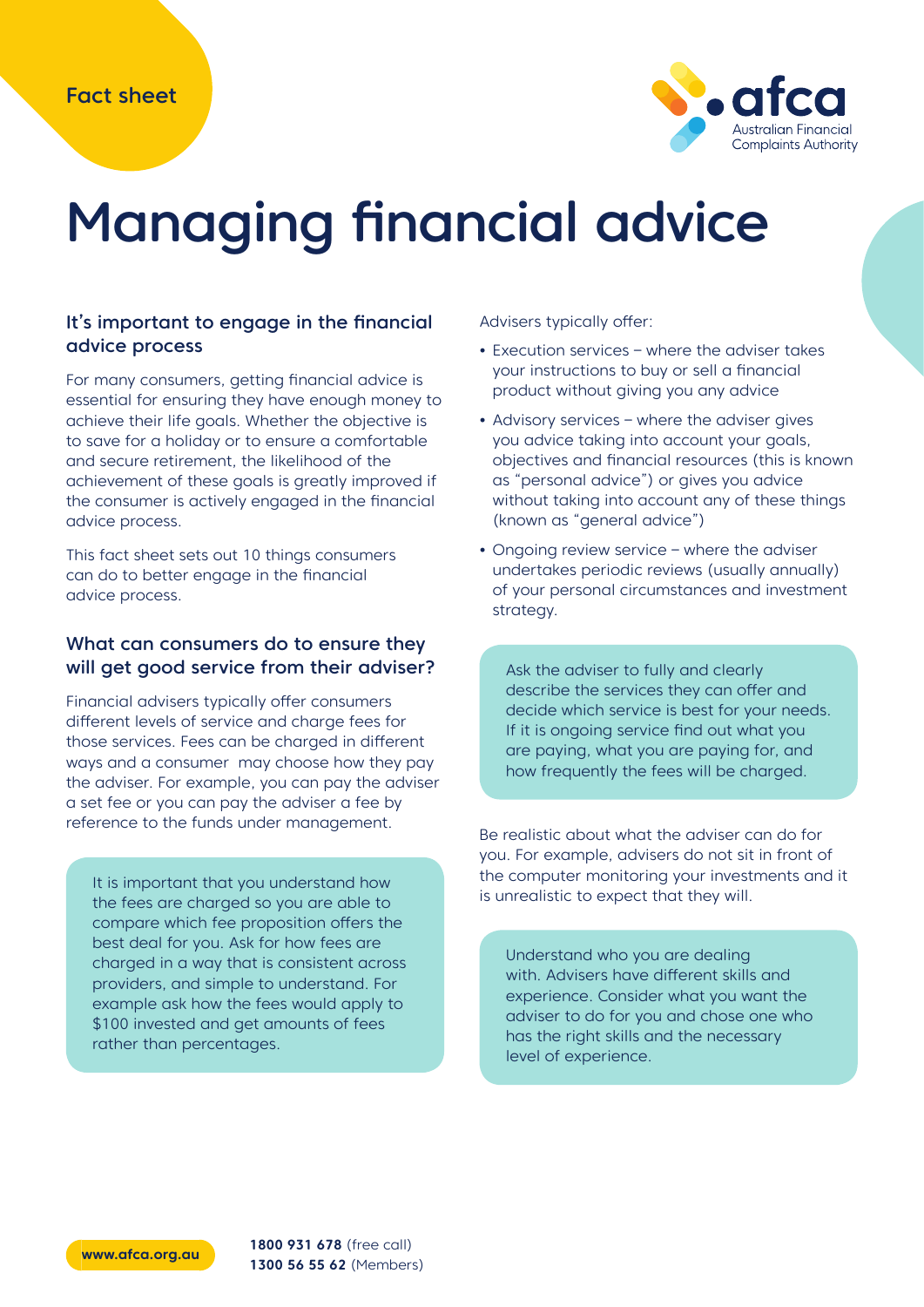## What can consumers do to ensure financial advice is right for them?

There are a number things consumers can do to assist their financial adviser to provide advice that is right for them.

#### Be realistic about your goals.

You won't be able to earn \$50,000 per annum from \$300,000 in retirement savings without risking capital losses. You must be prepared to accept advice to:

- 1. receive less income from your retirement savings
- 2. retire later than planned
- 3. put more money towards your retirement savings
- 4. take on more risk than you would usually take, or
- 5. do a combination of the above.

An adviser who says these things is doing their job properly. A big part of an adviser's role is as a financial educator and reality checking a client's goals.

## Be prepared to provide full and accurate information

Your financial adviser can't give you suitable advice unless you provide all relevant information about your personal financial situation, your goals and objectives. If you give the adviser inaccurate or incomplete information, it is highly likely you will receive advice that is not right for you.

## Check the accuracy of the information recorded by the adviser

Advisers usually record information in documents called "Fact Find" or a "Client Data Form" and they rely on this information when preparing financial advice for their client.

You will be asked to sign this document and you should not sign it unless you are certain it accurately reflects the information you gave to the adviser.

## Ask the adviser to explain their advice in language you can understand

Products and strategies may be quite complex and it is the adviser's job to explain how the products and strategies will assist in achieving your objectives.

It is important that you understand the advice you are being given or the product you are being invested in. If you do not understand something the adviser is telling you, insist that they explain their advice in language you understand.

## Don't be afraid to ask questions if you don't understand what the adviser is saying

Many clients are fearful of looking silly if they ask their adviser questions. However, it is better to feel silly by asking questions and obtain clear answers than looking knowledgeable and looking silly when things go wrong because you agreed to something you didn't understand.

Remember, the adviser is giving you advice about your money and ongoing financial wellbeing, so don't be frightened to say "I don't understand what you are saying, please explain that in different way."

An adviser who ignores such a request probably is not the right adviser for you.

Make sure the Statement of Advice is consistent with the adviser's explanation of the advice

Advisers are generally required by law to give you a Statement of Advice (SOA) when they provide you with personal financial advice. The SOA is a written record of their advice and must be written so you can understand the advice.

If you do not understand the SOA, then it is likely you will not understand the advice.

Read the SOA carefully. If you don't understand the SOA, or if you think the SOA is not an accurate record of the adviser's explanation of the advice or if the SOA is too lengthy, tell the adviser and ask for it to be re-written so you can understand it and to ensure it is an accurate record of the adviser's explanation of the advice.



**www.afca.org.au 1800 931 678** (free call) **1300 56 55 62** (Members)